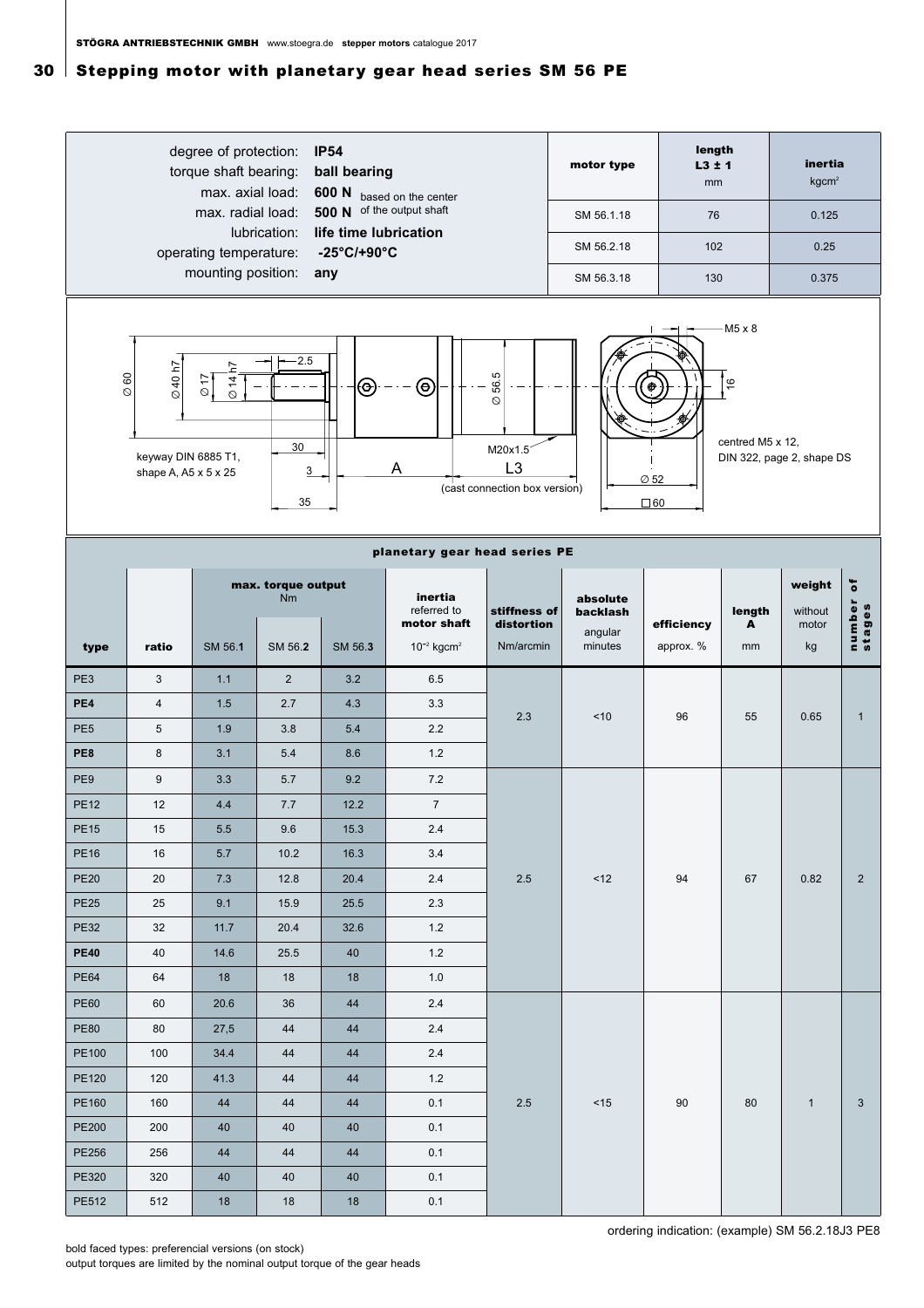## stepping motor with planetary gear head series SM 87/SM 88 PE  $\vert$  31

| degree of protection:<br><b>IP54</b><br>torque shaft bearing:<br>ball bearing<br>max. axial load:<br>1200 N<br>based on the center<br>of the output shaft<br>max. radial load:<br>950 N<br>lubrication:<br>life time lubrication<br>-25 $^{\circ}$ C to +90 $^{\circ}$ C<br>operating temperature:<br>mounting position:<br>any<br>28<br>5 |                               |                   |                   |                   |                    |                   |                   |                   |                   |                                                                       | Length $L3 \pm 1$<br>motor type<br>mm<br>SM 87.1.18<br>85.5<br>SM 87.2.18<br>117.5<br>SM 87.3.18<br>149.5<br>SM 87.4.18<br>181.5<br>SM 88.1.18<br>93.5<br>SM 88.2.18<br>125.5<br>SM 88.3.18<br>157.5<br>SM 88.4.18<br>189.5 |                                                                      |            |                                 | inertia<br>(without gear head) kgcm <sup>2</sup><br>0.65<br>1.3<br>1.95<br>2.6<br>1.35<br>2.7<br>4.05<br>5.4<br>$M6 \times 10$ |                                          |  |
|--------------------------------------------------------------------------------------------------------------------------------------------------------------------------------------------------------------------------------------------------------------------------------------------------------------------------------------------|-------------------------------|-------------------|-------------------|-------------------|--------------------|-------------------|-------------------|-------------------|-------------------|-----------------------------------------------------------------------|-----------------------------------------------------------------------------------------------------------------------------------------------------------------------------------------------------------------------------|----------------------------------------------------------------------|------------|---------------------------------|--------------------------------------------------------------------------------------------------------------------------------|------------------------------------------|--|
| 60h7<br>$\oslash$ 80<br>$\varnothing$ 25<br>20<br>O<br>$\varnothing$<br>$\varnothing$<br>36<br>keyway<br>3<br><b>DIN 6885 T1</b><br>A<br>40<br>$6 \times 6 \times 28$                                                                                                                                                                      |                               |                   |                   |                   |                    |                   |                   |                   |                   | 86<br>Ø<br>M20x1.5<br>L <sub>3</sub><br>(cast connection box version) | $\square$ 86                                                                                                                                                                                                                | 02<br>22.5<br>centred<br>M6 x 16,<br>DIN 322,<br>page 2,<br>shape DS |            |                                 |                                                                                                                                |                                          |  |
|                                                                                                                                                                                                                                                                                                                                            | planetary gear head series PE |                   |                   |                   |                    |                   |                   |                   |                   |                                                                       |                                                                                                                                                                                                                             |                                                                      |            |                                 |                                                                                                                                |                                          |  |
|                                                                                                                                                                                                                                                                                                                                            |                               |                   |                   |                   | max. torque output | <b>Nm</b>         |                   |                   |                   | inertia<br>referred to<br>motor shaft distortion                      | stiffnes of                                                                                                                                                                                                                 | absolute<br>backlash                                                 | efficiency | Length<br>A                     | weight<br>without<br>motor                                                                                                     | $\overline{\bullet}$<br>number<br>stages |  |
| type                                                                                                                                                                                                                                                                                                                                       | ratio                         | <b>SM</b><br>87.1 | <b>SM</b><br>88.1 | <b>SM</b><br>87.2 | <b>SM</b><br>88.2  | <b>SM</b><br>87.3 | <b>SM</b><br>88.3 | <b>SM</b><br>87.4 | <b>SM</b><br>88.4 | $10^{-2}$ kgcm <sup>2</sup>                                           | Nm/arcmin                                                                                                                                                                                                                   | angular<br>minutes                                                   | approx. %  | mm                              | kg                                                                                                                             |                                          |  |
| PE3                                                                                                                                                                                                                                                                                                                                        | 3                             | 4.3               | 7.2               | 8.6               | 14.4               | 12.9              | 21.6              | 17.3              | 28.8              | 63                                                                    |                                                                                                                                                                                                                             | <7                                                                   | 96         | 72<br>(93.5)<br>(bei SM 88.4)   | 1.6                                                                                                                            | $\mathbf{1}$                             |  |
| PE4                                                                                                                                                                                                                                                                                                                                        | $\overline{4}$                | 5.8               | 9.6               | 11.5              | 19.2               | 17.2              | 28.8              | 23                | 38.4              | 25                                                                    | 6                                                                                                                                                                                                                           |                                                                      |            |                                 |                                                                                                                                |                                          |  |
| PE <sub>5</sub>                                                                                                                                                                                                                                                                                                                            | 5                             | 7.2               | 12                | 14.4              | 24                 | 21.6              | 36                | 28.8              | 48                | 14                                                                    |                                                                                                                                                                                                                             |                                                                      |            |                                 |                                                                                                                                |                                          |  |
| PE8                                                                                                                                                                                                                                                                                                                                        | 8                             | 11.5              | 19.2              | 23                | 38.4               | 34.5              | 50                | 46.1              | 50                | 8                                                                     |                                                                                                                                                                                                                             |                                                                      |            |                                 |                                                                                                                                |                                          |  |
| PE <sub>9</sub>                                                                                                                                                                                                                                                                                                                            | 9                             | 12.7              | 21.1              | 25.4              | 42.3               | 38                | 63.4              | 50.7              | 84.6              | 63                                                                    |                                                                                                                                                                                                                             | < 9                                                                  |            |                                 |                                                                                                                                |                                          |  |
| <b>PE12</b>                                                                                                                                                                                                                                                                                                                                | 12                            | 16.9              | 28.2              | 33.8              | 56.4               | 50.7              | 84.6              | 67.7              | 112.8             | 26                                                                    | 6.5                                                                                                                                                                                                                         |                                                                      |            |                                 |                                                                                                                                |                                          |  |
| <b>PE15</b>                                                                                                                                                                                                                                                                                                                                | 15                            | 21.2              | 35.2              | 42.3              | 70.5               | 63.4              | 105.8             | 84.6              | 110               | 62                                                                    |                                                                                                                                                                                                                             |                                                                      |            |                                 |                                                                                                                                |                                          |  |
| <b>PE16</b>                                                                                                                                                                                                                                                                                                                                | 16                            | 22.6              | 37.6              | 45.1              | 75.2               | 67.6              | 112.8             | 90.2              | 120               | 25                                                                    |                                                                                                                                                                                                                             |                                                                      | 94         |                                 |                                                                                                                                |                                          |  |
| <b>PE20</b>                                                                                                                                                                                                                                                                                                                                | 20                            | 28.2              | 47                | 56.4              | 94                 | 84.6              | 120               | 112.8             | 120               | 15                                                                    |                                                                                                                                                                                                                             |                                                                      |            | 89                              | 2.2                                                                                                                            | 2                                        |  |
| <b>PE25</b>                                                                                                                                                                                                                                                                                                                                | 25                            | 35.3              | 58.7              | 70.5              | 110                | 105.7             | 110               | 110               | 110               | 15                                                                    |                                                                                                                                                                                                                             |                                                                      |            | (110.5)<br>(bei SM 88.4)        |                                                                                                                                |                                          |  |
| <b>PE32</b>                                                                                                                                                                                                                                                                                                                                | 32                            | 45.1              | 75.2              | 90.2              | 120                | 120               | 120               | 120               | 120               | 8                                                                     |                                                                                                                                                                                                                             |                                                                      |            |                                 |                                                                                                                                |                                          |  |
| <b>PE40</b>                                                                                                                                                                                                                                                                                                                                | 40                            | 56.4              | 94                | 110               | 110                | 110               | 110               | 110               | 110               | 8                                                                     |                                                                                                                                                                                                                             |                                                                      |            |                                 |                                                                                                                                |                                          |  |
| <b>PE64</b>                                                                                                                                                                                                                                                                                                                                | 64                            | 50                | 50                | 50                | 50                 | 50                | 50                | 50                | 50                | 6                                                                     |                                                                                                                                                                                                                             |                                                                      |            |                                 |                                                                                                                                |                                          |  |
| <b>PE60</b>                                                                                                                                                                                                                                                                                                                                | 60                            | 81                | 110               | 110               | 110                | 110               | 110               | 110               | 110               | 25                                                                    |                                                                                                                                                                                                                             | $<$ 11                                                               | 90         |                                 |                                                                                                                                |                                          |  |
| <b>PE80</b>                                                                                                                                                                                                                                                                                                                                | 80                            | 108               | 120               | 120               | 120                | 120               | 120               | 120               | 120               | 18                                                                    |                                                                                                                                                                                                                             |                                                                      |            |                                 |                                                                                                                                |                                          |  |
| PE100                                                                                                                                                                                                                                                                                                                                      | 100                           | 120               | 120               | 120               | 120                | 120               | 120               | 120               | 120               | 15                                                                    |                                                                                                                                                                                                                             |                                                                      |            | 106.5<br>(127)<br>(bei SM 88.4) |                                                                                                                                | 3                                        |  |
| PE120                                                                                                                                                                                                                                                                                                                                      | 120                           | 110               | 110               | 110               | 110                | 110               | 110               | 110               | 110               | 60                                                                    |                                                                                                                                                                                                                             |                                                                      |            |                                 |                                                                                                                                |                                          |  |
| PE160                                                                                                                                                                                                                                                                                                                                      | 160                           | 120               | 120               | 120               | 120                | 120               | 120               | 120               | 120               | 8                                                                     | 6.3                                                                                                                                                                                                                         |                                                                      |            |                                 | 2.8                                                                                                                            |                                          |  |
| <b>PE200</b>                                                                                                                                                                                                                                                                                                                               | 200                           | 110               | 110               | 110               | 110                | 110               | 110               | 110               | 110               | 8                                                                     |                                                                                                                                                                                                                             |                                                                      |            |                                 |                                                                                                                                |                                          |  |
| <b>PE256</b>                                                                                                                                                                                                                                                                                                                               | 256                           | 120               | 120               | 120               | 120                | 120               | 120               | 120               | 120               | 8                                                                     |                                                                                                                                                                                                                             |                                                                      |            |                                 |                                                                                                                                |                                          |  |
| PE320                                                                                                                                                                                                                                                                                                                                      | 320                           | 110               | 110               | 110               | 110                | 110               | 110               | 110               | 110               | 6                                                                     |                                                                                                                                                                                                                             |                                                                      |            |                                 |                                                                                                                                |                                          |  |
| PE512                                                                                                                                                                                                                                                                                                                                      | 512                           | 50                | 50                | 50                | 50                 | 50                | 50                | 50                | 50                | $\,6\,$                                                               |                                                                                                                                                                                                                             |                                                                      |            |                                 |                                                                                                                                |                                          |  |